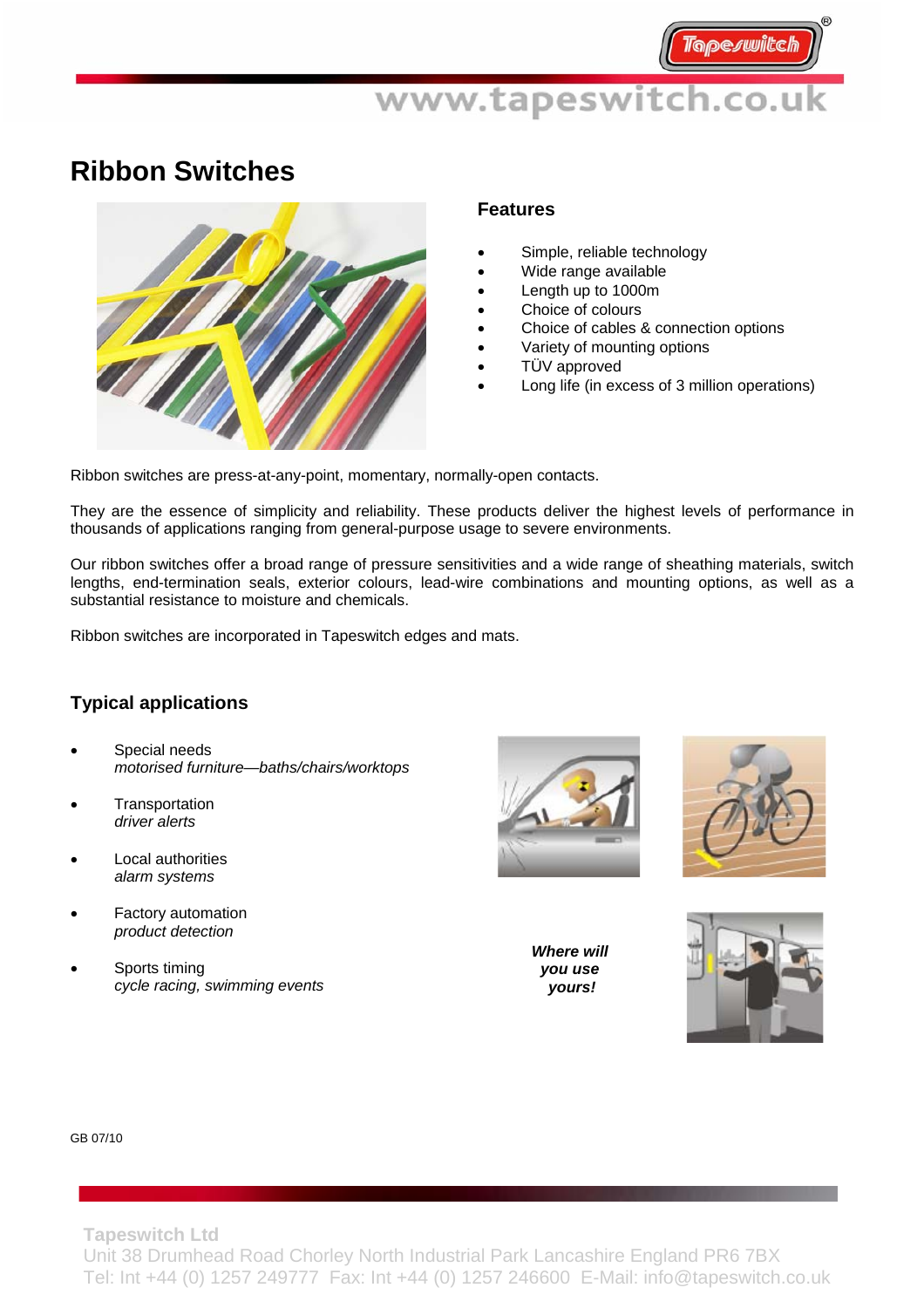Ribbon switches can be supplied factory sealed in any length to suit the application.



**131A** is designed typically for foot, hand or mechanical activation and can be bent around smoothly curved corners. It can be supplied with sleeve end (lower profile) or alternatively with a block end which allows for fixing with screws.



**101B** is designed typically for finger operation and can be bent around tightly curved corners. It has been used extensively in vehicle crash testing applications. The 101B can be supplied with a sleeve end (lower profile) or alternatively can be supplied with block end, which allows for fixing with screws.

3.8 14.2

**121BP** is a very sensitive switch which can be operated directly but more commonly is integrated for indirect operation e.g. as an interlock inside a seat.



**107BP** is a variation on the BP switch and has an evoprene jacket. The properties of evoprene offer a good alternative where the toxicity of PVC is inappropriate.



**141BPH** is a very sensitive switch with a high bead for increased operating angle.  $6.8$  Where the application allows it can be used as a leading edge safety switch.



**180** is a snap action switch which operates when bent or pressed. It is typically used as a paddle or limit switch and can be mounted in a special bracket to be used as a flexswitch.



**191-S** is a switch with stainless steel conductors which means that it is suited to applications where the switch is submerged in water. It is regularly used in sports timing pads in swimming events and has even been used at the Olympic Games.



**151BBW** is a low profile, beadless switch which is highly sensitive. It has been widely used in window security applications.



**TS3** is a low profile, contoured switch which can be bent smoothly around curved corners. It is commonly used as a hand or foot activated machine stop/ start device.



**101BS** is a variation on the B switch and is unique, this switch has an extra wide jacket offering the option to staple the switch into place. This switch has been specially designed for the motorised chair industry.

**Tapeswitch Ltd** 

Unit 38 Drumhead Road Chorley North Industrial Park Lancashire England PR6 7BX Tel: Int +44 (0) 1257 249777 Fax: Int +44 (0) 1257 246600 E-Mail: info@tapeswitch.co.uk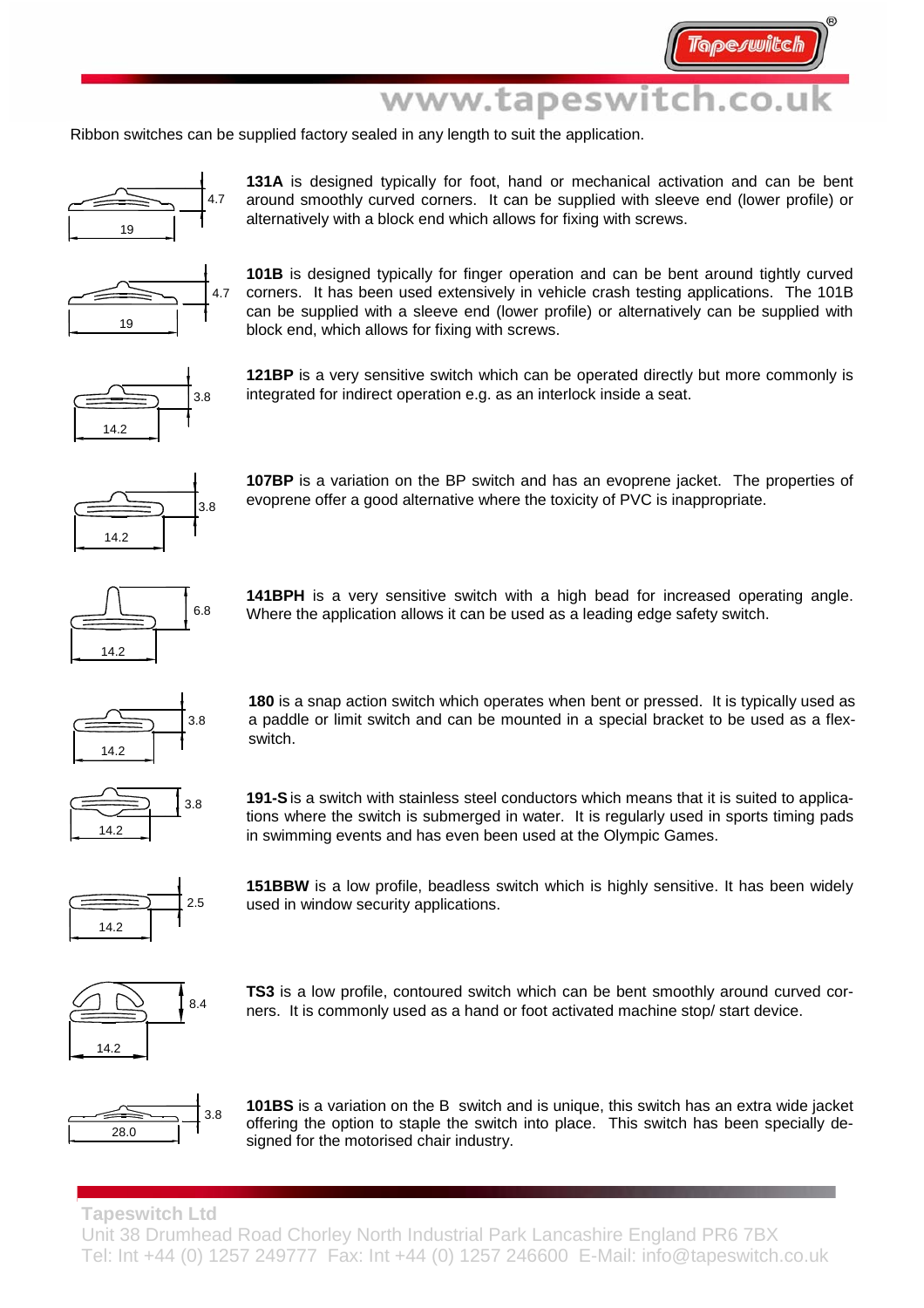### **Technical Specification**

|                 | Colour                   | Min. bending radius    | Acutating force (20mmø<br>test piece) | Sheath material | Switch termination      | Ingress protection | Operating temperature                 | Weight | Recommended max.<br>voltage | $^{\circledR}$<br>Max. switching current<br>30V d.c. |
|-----------------|--------------------------|------------------------|---------------------------------------|-----------------|-------------------------|--------------------|---------------------------------------|--------|-----------------------------|------------------------------------------------------|
| 131A            | Grey                     | 15mm                   | <60N<br>(6.0kg)                       | <b>PVC</b>      | Sleeve/<br><b>Block</b> | <b>IP65</b>        | $-20^\circ$ C to<br>$+50^{\circ}$ C   | 75g/m  | 30V d.c.                    | <b>1A</b>                                            |
| 101B            | Yellow/<br><b>Black</b>  | 3mm                    | $26N$<br>(2.6kg)                      | <b>PVC</b>      | Sleeve/<br><b>Block</b> | <b>IP65</b>        | $-20^\circ$ C to<br>$+50^{\circ}$ C   | 75g/m  | 30V d.c.                    | <b>1A</b>                                            |
| 121BP           | Green                    | 4mm                    | $6N$<br>(0.6kg)                       | <b>PVC</b>      | Welded<br>end           | <b>IP65</b>        | $-20^\circ$ C to<br>$+50^{\circ}$ C   | 65g/m  | 30V d.c.                    | <b>1A</b>                                            |
| <b>141BPH</b>   | White/<br><b>Red</b>     | 10mm                   | $16N$<br>(1.6kg)                      | <b>PVC</b>      | Welded<br>end           | <b>IP65</b>        | $-20^\circ$ C to<br>$+50^{\circ}$ C   | 65g/m  | 30V d.c.                    | 1A                                                   |
| 180             | Red                      | $<12^{\circ}$<br>bends | $< 12^{\circ}$<br>bends               | <b>PVC</b>      | Welded<br>end           | <b>IP65</b>        | $-20^{\circ}$ C to<br>$+50^{\circ}$ C | 65g/m  | 30V d.c.                    | <b>1A</b>                                            |
| 191-S           | <b>Beige</b>             | Do not<br>bend         | <11N<br>(1.1kg)                       | <b>PVC</b>      | Welded<br>end           | <b>IP65</b>        | $-20^\circ$ C to<br>$+50^{\circ}$ C   | 50g/m  | 30V d.c.                    | <b>1A</b>                                            |
| <b>151BBW</b>   | White                    | 3mm                    | N/A                                   | <b>PVC</b>      | Welded<br>end           | <b>IP65</b>        | $-20^{\circ}$ C to<br>$+50^{\circ}$ C | 70g/m  | 30V d.c.                    | <b>1A</b>                                            |
| TS <sub>3</sub> | Black/<br>Yellow/<br>Red | 30mm                   | $<$ 48N<br>(4.8kg)                    | <b>PVC</b>      | Welded<br>end           | <b>IP65</b>        | $-20^{\circ}$ C to<br>$+50^{\circ}$ C | 120g/m | 30V d.c.                    | 1A                                                   |
| 101BS           | <b>Black</b>             | 4 <sub>mm</sub>        | $26N$<br>(2.6kg)                      | <b>PVC</b>      | Welded<br>end           | <b>IP65</b>        | $-20^\circ$ C to<br>$+50^{\circ}$ C   | 110g/m | 30V d.c.                    | <b>1A</b>                                            |
| 107BP           | <b>Black</b>             | 10mm                   | $12N$<br>(1.2kg)                      | <b>Evoprene</b> | Welded<br>end           | <b>IP65</b>        | $-20^{\circ}$ C to<br>$+50^{\circ}$ C | 50g/m  | 30V d.c.                    | <b>1A</b>                                            |

### **Mounting Channel**

Two main types of mounting channel are available; the 104 and 106 models. 104 aluminium mounting channel is designed for use with the BP and BPH style ribbon switches. 106 aluminium mounting channel is suitable for use with the A and B model ribbon switches. Additionally, the 106 type channel is available as 106P (plastic) which allows for mounting on curved surfaces.



**Tapeswitch Ltd** 

Unit 38 Drumhead Road Chorley North Industrial Park Lancashire England PR6 7BX Tel: Int +44 (0) 1257 249777 Fax: Int +44 (0) 1257 246600 E-Mail: info@tapeswitch.co.uk